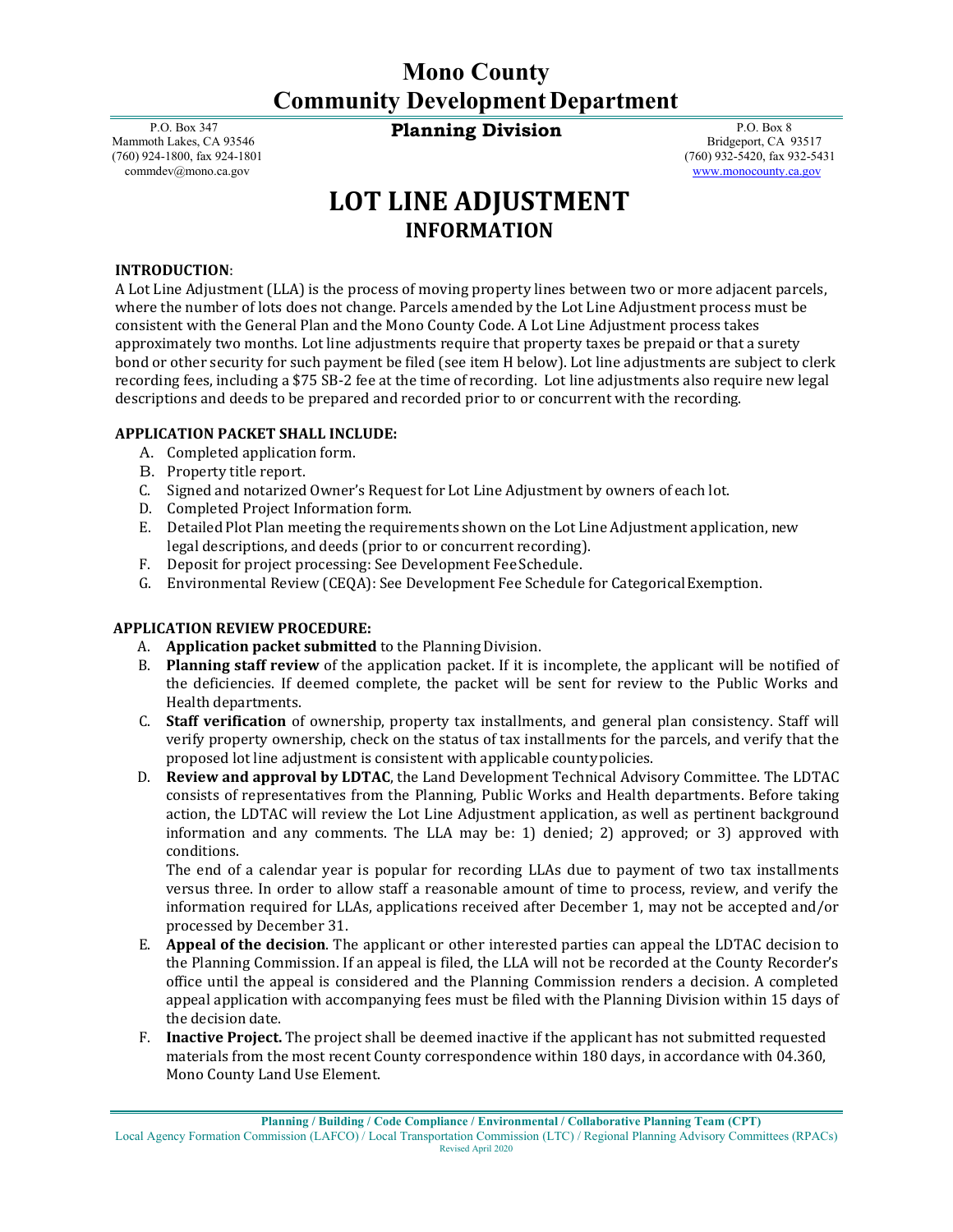### **G. County Code §17.37.110 Recording of lot line adjustments.**

- 1. Should dedications or improvements be required, the record of survey for the lot line adjustment shall not be recorded until such time as said dedications or improvements have been made in accordance with Section 17.37.070.
- 2. Upon review and approval by the County Surveyor of all maps and documents (new legal descriptions, new deed descriptions) required in accordance with this chapter and payment by the applicant of all fees including record of survey map check fees, the County Surveyor shall transmit the approved legal descriptions to the Planning Division for a final review prior to recordation.
- 3. Any requests for a certificate of compliance regarding a lot line adjustment shall be submitted and processed in accordance with Chapter 17.50 of this code.
- 4. An approved lot line adjustment shall expire 12 months after its approval by the advisory agency. The expiration of the approved lot line adjustment shall terminate all proceedings and no maps or documents of all, or any portion, of the real property included within the approved lot line adjustment shall be recorded without first processing a new application in accordance with this chapter. (Ord. 98-03 § 2, 1998; Ord. 83-446-K § 2 (part), 1983.)

### **H. Property Tax Installments.**

Government Code § 66493 (a) provides that whenever a subdivision is subject to a lien for taxes or special assessments collected as taxes not yet due, prior to recording the owner must pay property tax installments. Payment options include cash, check or cashier's check. For information on property tax installments and amounts due, please contact the tax collector's office at 760.932.5480.

If your LLA will record between January and September, the County may need to calculate your estimated taxes for the coming year. Please call the tax collector's office at 760.932.5480 to determine if this is applicable to you.

The reason such payment of tax installments are required is that taxes collected during a given fiscal year (July 1 to June 30) are based on the parcels in existence at 12:01 a.m. Jan. 1 of the preceding fiscal year; as of that date, a lien securing payment of those taxes attaches to the then-existing parcels.

A lot line adjustment technically creates "new" parcels for which new parcel numbers are issued by the assessor; the old parcels and parcel numbers cease to exist. In other words, a lot line adjustment effectively eliminates the parcel securing payment of taxes. Thus, the only way to ensure collection of those taxes is to require payment of tax installments. For that reason, an owner filing a lot line adjustment before the end of a calendar year or earlier needs to prepay both tax installments (December 10 and April 10). After December 31, the owner must also pay tax installments on estimated taxes for the subsequent tax year (December 10 and April 10).

### **I. Prior-to-recording Checklist.**

All of the below items should be completed and/or reviewed by December 1, in order to allow adequate processing time and/or corrections before December 31:

| Pay tax installments at tax collector's office - applicant               | 760.932.5480 |
|--------------------------------------------------------------------------|--------------|
| Review new legal descriptions for accuracy - county surveyor             |              |
| Review exhibits - staff and/or county surveyor                           |              |
| Review deed descriptions - staff and/or county surveyor                  |              |
| Assign new assessment number just prior to recording - assessor's office | 760.932.5510 |
| Prepare final LLA packet for recording - planning division               | 760.924.1800 |
|                                                                          |              |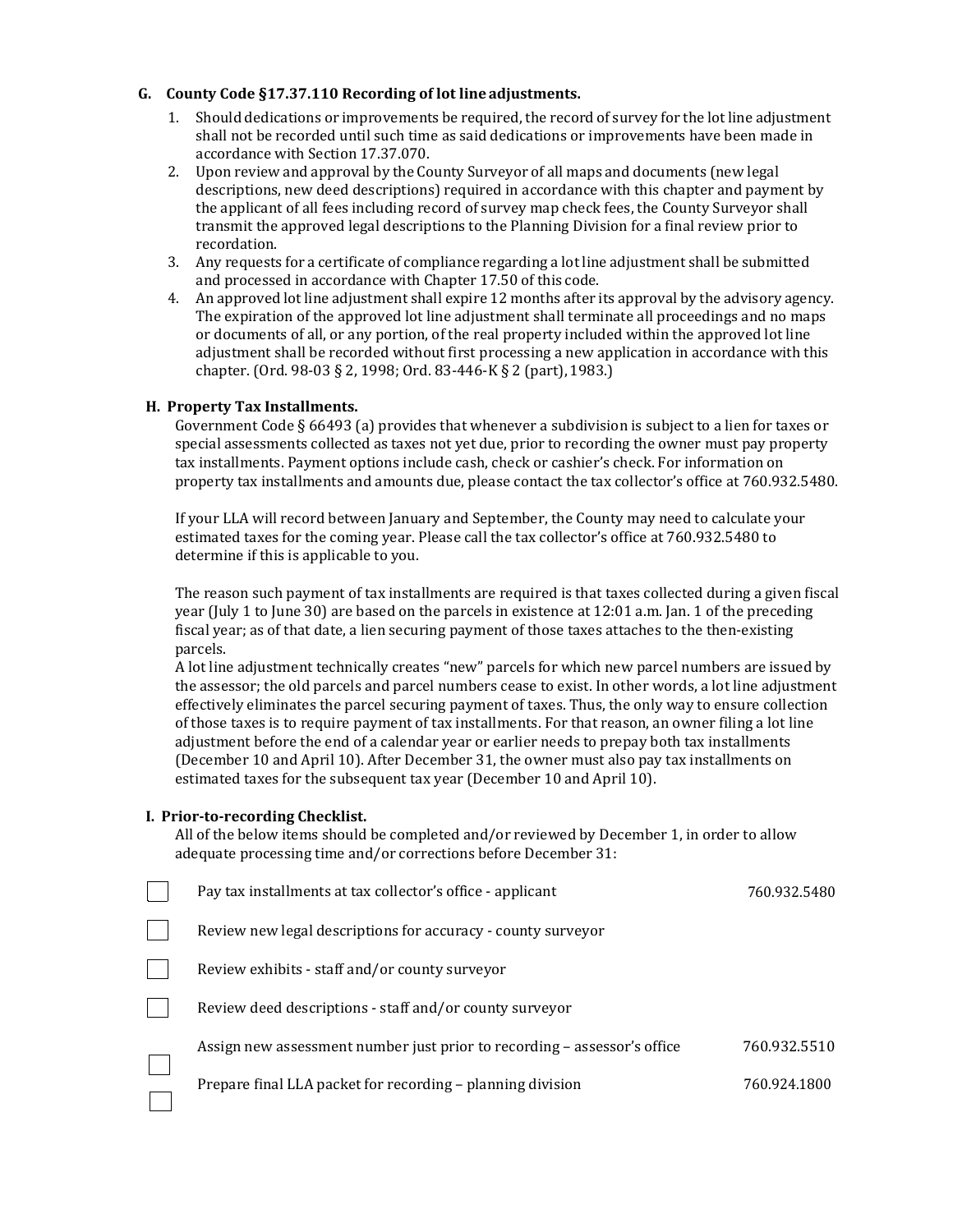## **Mono County Community Development Department**

Mammoth Lakes, CA 93546 (760) 924-1800, fax 924-1801

P.O. Box 347

[commdev@mono.ca.gov](mailto:commdev@mono.ca.gov)

**Planning Division** P.O. Box 8

Bridgeport, CA 93517 (760) 932-5420, fax 932-5431 [www.monocounty.ca.gov](http://www.monocounty.ca.gov/)

| LOT LINE ADJUSTMENT<br><b>APPLICATION</b>                                                                             | $APPLICATION \#$ FEE $\$$<br>RECEIPT $\#$ CHECK $\#$ (NO CASH) |  |  |  |  |
|-----------------------------------------------------------------------------------------------------------------------|----------------------------------------------------------------|--|--|--|--|
|                                                                                                                       |                                                                |  |  |  |  |
| ADDRESS_________________________________CITY/STATE/ZIP _________________________                                      |                                                                |  |  |  |  |
| TELEPHONE (Department of the E-MAIL E-MAIL Department of the E-MAIL Department of the E-MAIL Department of the E-MAIL |                                                                |  |  |  |  |
|                                                                                                                       |                                                                |  |  |  |  |
| ADDRESS CITY/STATE/ZIP                                                                                                |                                                                |  |  |  |  |
|                                                                                                                       |                                                                |  |  |  |  |
|                                                                                                                       |                                                                |  |  |  |  |

### **APPLICATION PACKET SHALL INCLUDE**:

- A. Plot Plan: Exhibit "A", a reproducible Plot Plan map, preferably on 8.5" x 11" (maximum size 8.5" x 14) drawn to a legible scale that illustrates and clarifies the requested lot line modifications. The Plot Plan must contain sufficient detail to verify conformance with existing zoning and building regulations. The Plot Plan must illustrate the following items where applicable: (a) existing zoning; (b) existing and proposed lot areas; (c) existing surface and subsurface structures and improvements; (d) existing septic system and well locations; (e) streams and waterways; (f) existing/proposed easements and access routes; and (g) any unusual topographic features or other information (such as compliance with minimum setback requirements) that may be pertinent to review and approval of the application.
- B. Completed Project Information form.
- C. Appropriate application fee: See Development Fee Schedule.

I/We certify that I/we are the owners of the subject property or that I/we have been authorized by the owners to process this application.

*Signature Signature Date*

Planning / Building / Code Compliance / Environmental / Collaborative Planning Team (CPT)

Local Agency Formation Commission (LAFCO) / Local Transportation Commission (LTC) / Regional Planning Advisory Committees (RPACs) Revised April 2020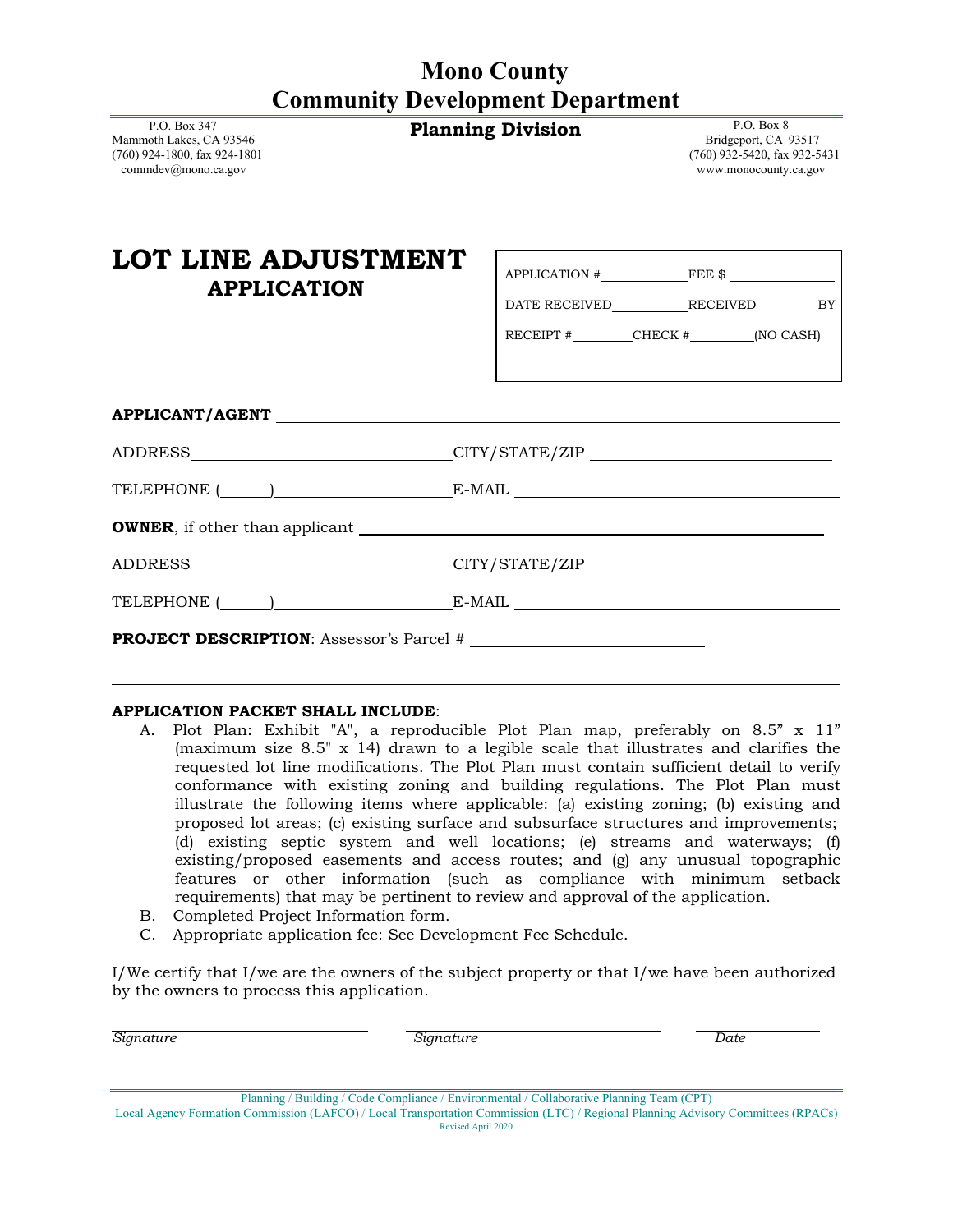**\_**\_\_\_\_\_\_\_\_\_\_\_\_\_\_\_\_\_\_\_\_\_\_\_\_\_\_\_\_\_\_\_\_\_\_\_\_\_\_\_\_\_\_\_\_

### **AND WHEN RECORDED MAIL TO**

Mono County Planning Division P.O. Box 8 Bridgeport, CA 93517

*SPACE ABOVE THIS LINE FOR RECORDER'S USE ONLY*

# **OWNER'S REQUEST FOR LOT LINE ADJUSTMENT**

**PARCELS SUBJECT TO LOT LINE ADJUSTMENT**: Assessor's Parcel Numbers

**SIGNATURE OF RECORD TITLE OWNERS**: This document will be recorded. All record title owners must sign below, and their signatures must appear as reflected on the recorded deeds. *All signatures must be notarized.*

I/we hereby attest by my/our signature(s) hereon that I/we am/are all the record title owner/owners of the above-referenced real property. I/we also affirm that said property consists of two or more continuous lots under our common/separate ownership. I/we understand that recordation of this Request for Lot Line Adjustment shall cause the subject parcels to be adjusted per the attached exhibit maps.

I/we hereby attest by our signature(s) hereon that I/we have initiated this Lot Line Adjustment and are requesting that the County record this notice with the Lot Line Adjustment approval.

| Name | Notarized signature | Date |
|------|---------------------|------|
| Name | Notarized signature | Date |
| Name | Notarized signature | Date |
| Name | Notarized signature | Date |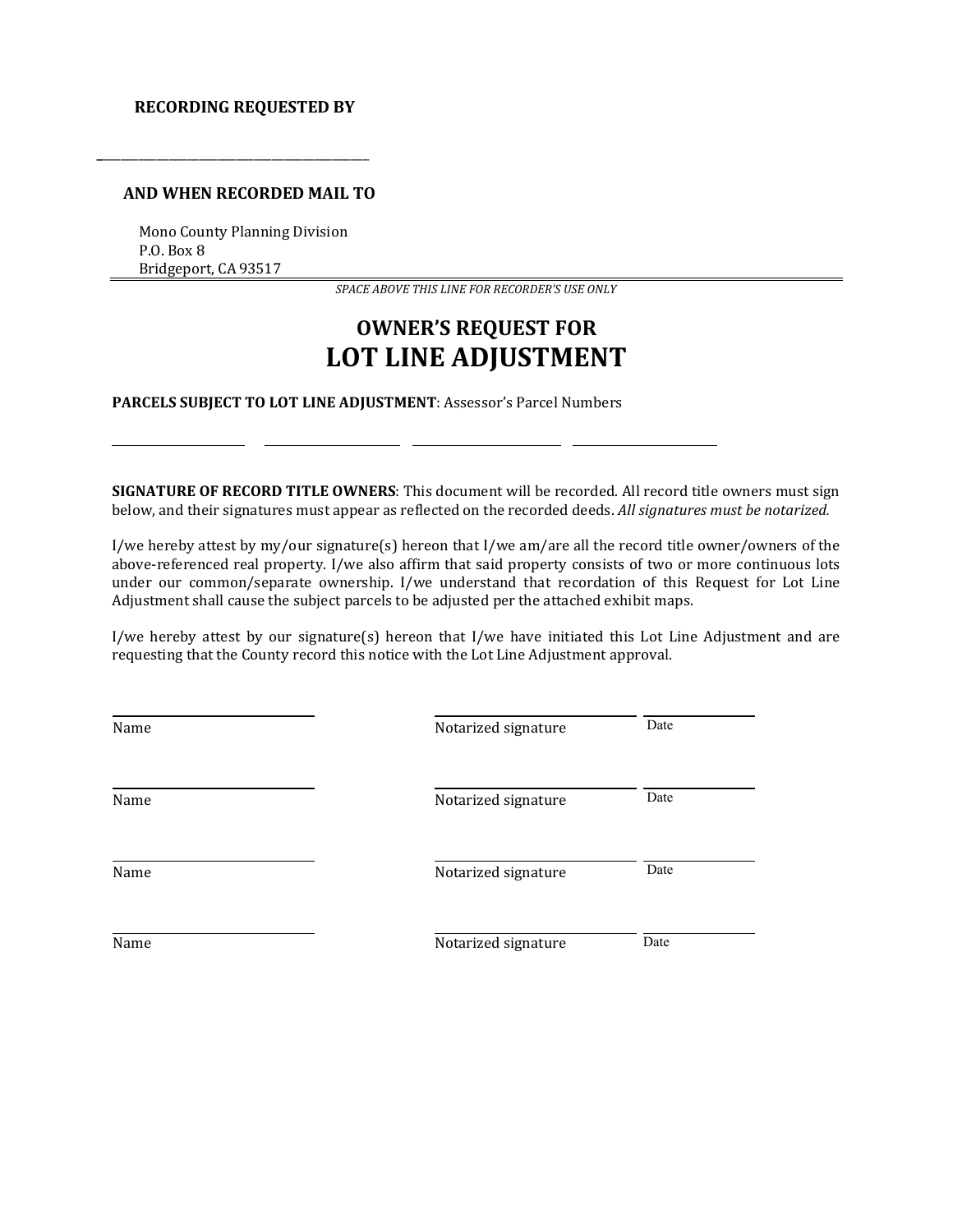# **Mono County Community Development Department**

**Planning Division** P.O. Box 8

P.O. Box 347 Mammoth Lakes, CA 93546 (760) 924-1800, fax 924-1801 [commdev@mono.ca.gov](mailto:commdev@mono.ca.gov)

Bridgeport, CA 93517 (760) 932-5420, fax 932-5431 [www.monocounty.ca.gov](http://www.monocounty.ca.gov/)

# **PROJECT INFORMATION**

(To be completed by applicant or representative)

NOTE: Please answer all questions as accurately and completely as possible to avoid potential delays in processing. Attach additional sheets if necessary.

|  | <b>TYPE OF PROJECT</b> (check any permit(s) requested): |  |  |  |  |  |
|--|---------------------------------------------------------|--|--|--|--|--|
|--|---------------------------------------------------------|--|--|--|--|--|

| $\Box$ Director Review $\Box$ Use Permit $\Box$ Lot Line Adjustment $\Box$ Land Division (4 or fewer)<br>$\Box$ Subdivision $\Box$ Specific Plan $\Box$ Zone Variance $\Box$ Zoning Amendment |
|-----------------------------------------------------------------------------------------------------------------------------------------------------------------------------------------------|
|                                                                                                                                                                                               |
|                                                                                                                                                                                               |
|                                                                                                                                                                                               |
|                                                                                                                                                                                               |
| Has your project been described in detail in the project application? Yes $\square$ No $\square$                                                                                              |
| Please Specify:<br>Number of Buildings_______Density (units/acre) _________________________________                                                                                           |
| a. Buildings (first-floor lot coverage /sq. ft. $\&\%$ )                                                                                                                                      |
| Landscaping/screening and fencing:<br>b. Undisturbed (sq. ft. & %) $\frac{1}{2}$                                                                                                              |
| Total parking spaces provided:                                                                                                                                                                |

### **II. SITE PLAN**

Are all existing and proposed improvements shown on the Plot Plan (see attached Plot Plan Requirements)? Yes  $\Box$  No  $\Box$ 

### **III. ENVIRONMENTAL SETTING**

Use one copy of the Tentative Map or Plot Plan as needed to show any necessary information. Attach photographs of the site, if available.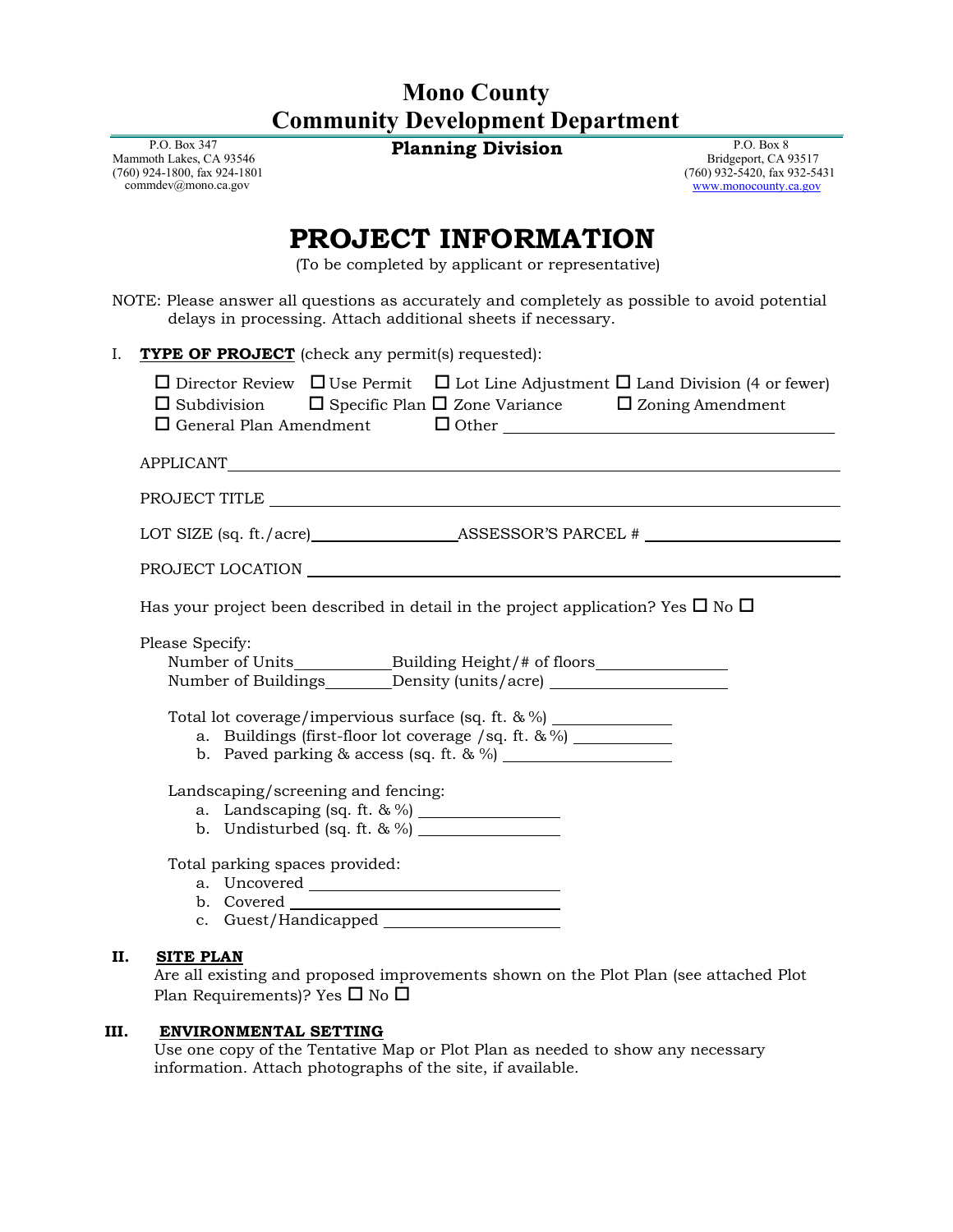|  |  | VICINITY MAP: |  |
|--|--|---------------|--|
|--|--|---------------|--|

Attach a copy of assessor's parcel pages or a vicinity map showing the subject property in relation to nearby streets and lots or other significant features.

2. EXISTING DEVELOPMENT:

Vacant  $\Box$  If the site is developed, describe all existing uses/improvements such as structures, roads, etc. Does the Plot Plan show these uses? Yes  $\Box$  No  $\Box$ 

|    | 3. ACCESS/CIRCULATION:<br>Name of Street Frontage(s)                                                                                                                                                                                                                                                                                                                                                                                                             |
|----|------------------------------------------------------------------------------------------------------------------------------------------------------------------------------------------------------------------------------------------------------------------------------------------------------------------------------------------------------------------------------------------------------------------------------------------------------------------|
|    | Paved $\Box$ Dirt $\Box$<br>No existing access<br>Are there any private roads, drives or road easements on/through the property?<br>$Yes \Box No \Box$                                                                                                                                                                                                                                                                                                           |
|    | Has an encroachment permit been submitted to Public Works or Caltrans? Yes $\Box$<br>No $\Box$<br>Does the property have any existing driveways or access points? Yes $\Box$<br>$\overline{N_{\Omega}}$ $\Box$<br>Are any new access points proposed? Yes $\square$ No $\square$<br>Does the Plot Plan show the driveways or access points? Yes $\Box$<br>No $\Box$                                                                                              |
|    | Describe the number and type of vehicles associated with the project ______                                                                                                                                                                                                                                                                                                                                                                                      |
|    | 4. ADJACENT LAND USES:<br>A. Describe the existing land use(s) on adjacent properties. Also note any major man-made<br>or natural features (i.e., highways, stream channels, number and type of structures, etc.).<br><b>LAND USE</b><br><b>LAND USE</b>                                                                                                                                                                                                         |
|    | South the contract of the contract of the contract of the contract of the contract of the contract of the contract of the contract of the contract of the contract of the contract of the contract of the contract of the cont<br>North Parties and the contract of the contract of the contract of the contract of the contract of the contract of the contract of the contract of the contract of the contract of the contract of the contract of the contract |
|    |                                                                                                                                                                                                                                                                                                                                                                                                                                                                  |
|    | B. Will the proposed project result in substantial changes in pattern, scale or character of<br>use in the general area? Yes $\square$ No $\square$ If YES, how does the project propose to lessen<br>potential adverse impacts to surrounding uses? _________________________________                                                                                                                                                                           |
|    |                                                                                                                                                                                                                                                                                                                                                                                                                                                                  |
| 5. | SITE TOPOGRAPHY:<br>Is the site on filled land? Yes $\Box$ No $\Box$ Describe the site's topography (i.e., landforms,                                                                                                                                                                                                                                                                                                                                            |
|    |                                                                                                                                                                                                                                                                                                                                                                                                                                                                  |
|    | 6. DRAINAGES:<br>A. Describe existing drainage ways or wetlands on or near the project site (i.e., rivers,<br>creeks and drainage ditches 12" or deeper and/or within 30' of the property)                                                                                                                                                                                                                                                                       |
|    |                                                                                                                                                                                                                                                                                                                                                                                                                                                                  |
|    | B. Are there any drainage easements on the parcel? Yes $\square$ No $\square$                                                                                                                                                                                                                                                                                                                                                                                    |
|    | C. Will the project require altering any streams or drainage channels? Yes $\Box$<br>$\mathbb{N}^{\circ} \sqcup \mathbb{N}$<br>YES, contact the Department of Fish and Game for a stream alteration permit. IF YES TO<br>ANY OF THE ABOVE, show location on plot plan and note any alteration or work to be<br>done within 30 feet of the stream or drainage.                                                                                                    |
|    |                                                                                                                                                                                                                                                                                                                                                                                                                                                                  |

7. VEGETATION:

A. Describe the site's vegetation and the percentage of the site it covers (map major areas of vegetation on the Plot Plan)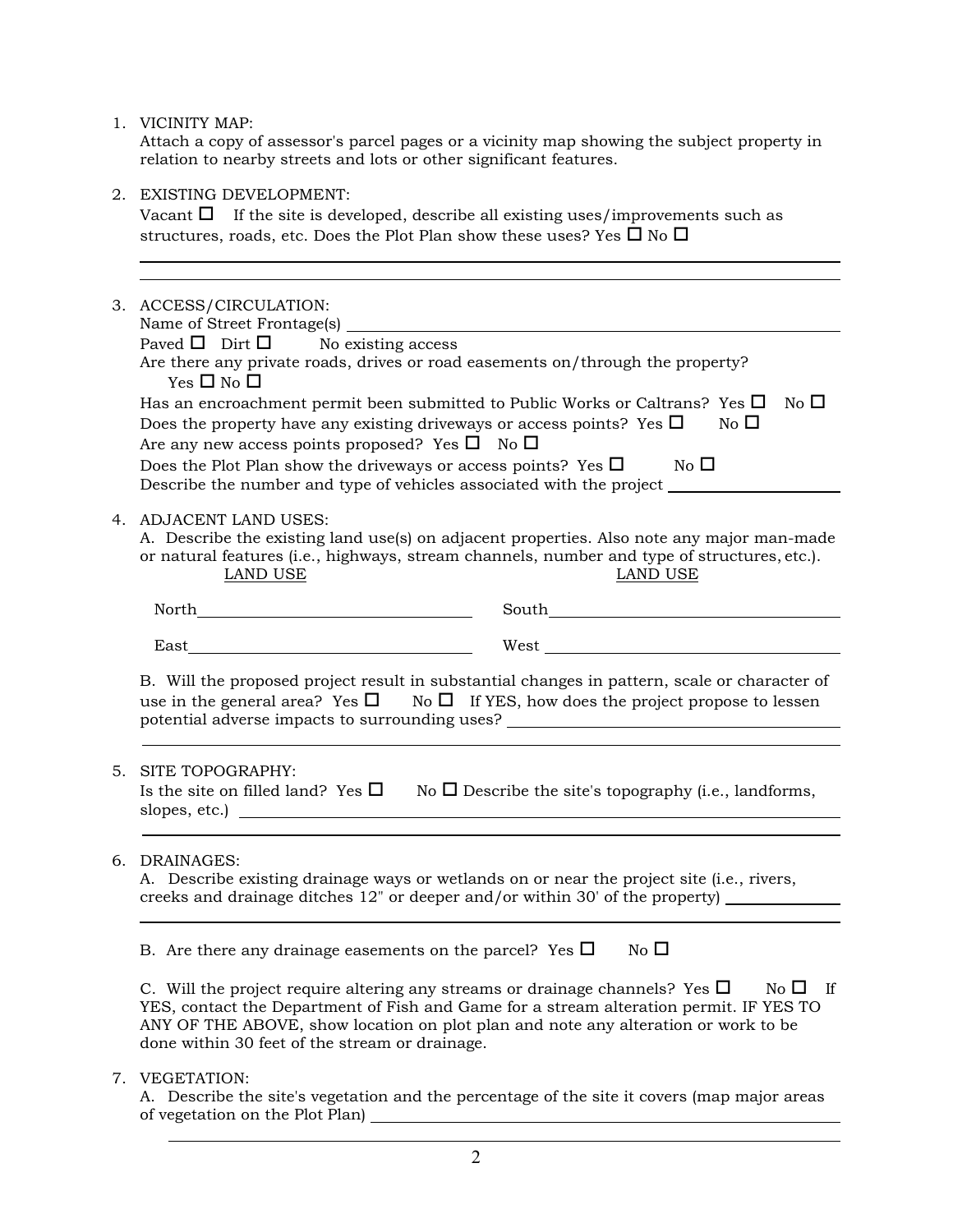- B. How many trees will need to be removed?
- C. Are there any unique, rare or endangered plant species on site? Yes  $\Box$  No  $\Box$
- D. Has the site been used for the production of agricultural crops/trees or grazing/pasture land in the past or at the present time? Yes  $\square$  No  $\square$
- E. Is landscaping/planting of new vegetation proposed? Yes  $\Box$  No  $\Box$

### 8. WILDLIFE:

- A. Will the project impact existing fish and wildlife? Yes  $\square$  No  $\square$ Describe existing fish and wildlife on site and note any proposed measures (if any) to avoid or mitigate impacts to fish and wildlife
- B. Are there any unique, rare or endangered animal species on site? Yes  $\square$  No  $\square$

### 9. CULTURAL RESOURCES:

A. Are there any cemeteries, structures or other items of historical or archaeological interest on the property? Yes No Specify

### 10. SITE GRADING:

- A. Will more than 10,000 square feet of site area be cleared and/or graded? Yes  $\Box$  No  $\Box$  If YES, how much?
- B. Will the project require any cuts greater than 4' or fills greater than 3'? Yes  $\square$  No  $\square$ C. Will the project require more than 200 cubic yards of cut or fill? Yes  $\Box$  No  $\Box$  If YES, how much? If YES to A, B or C, contact the Department of Public Works for a grading permit.
- D. Will site grading of 10% or more occur on slopes? Yes  $\square$  No  $\square$
- E. Note any measures to be taken to reduce dust, prevent soil erosion, or the discharge of earthen material off site or into surface waters

### 11. AIR QUALITY:

- A. Will the project have wood-burning devices? Yes  $\Box$  No  $\Box$  If YES, how many?
- B. What fuel sources will the proposed project use? Wood  $\Box$  Electric  $\Box$  Propane/Gas  $\Box$
- C. Will the proposal cause dust, ash, smoke, fumes or odors in the vicinity? Yes  $\Box$  No  $\Box$

### 12. VISUAL/AESTHETICS:

- A. How does the proposed project blend with the existing surrounding land uses?
- B. How does the proposed project affect views from existing residential/commercial developments, public lands or roads?

C. If outdoor lighting is proposed, describe the number, type and location

### 13. NATURAL HAZARDS:

A. Is the site known to be subject to geologic hazards such as earthquakes, landslides, mudslides, ground failure, flooding, avalanche or similar hazards? Yes  $\square$  No  $\square$ (Circle applicable hazard[s]).